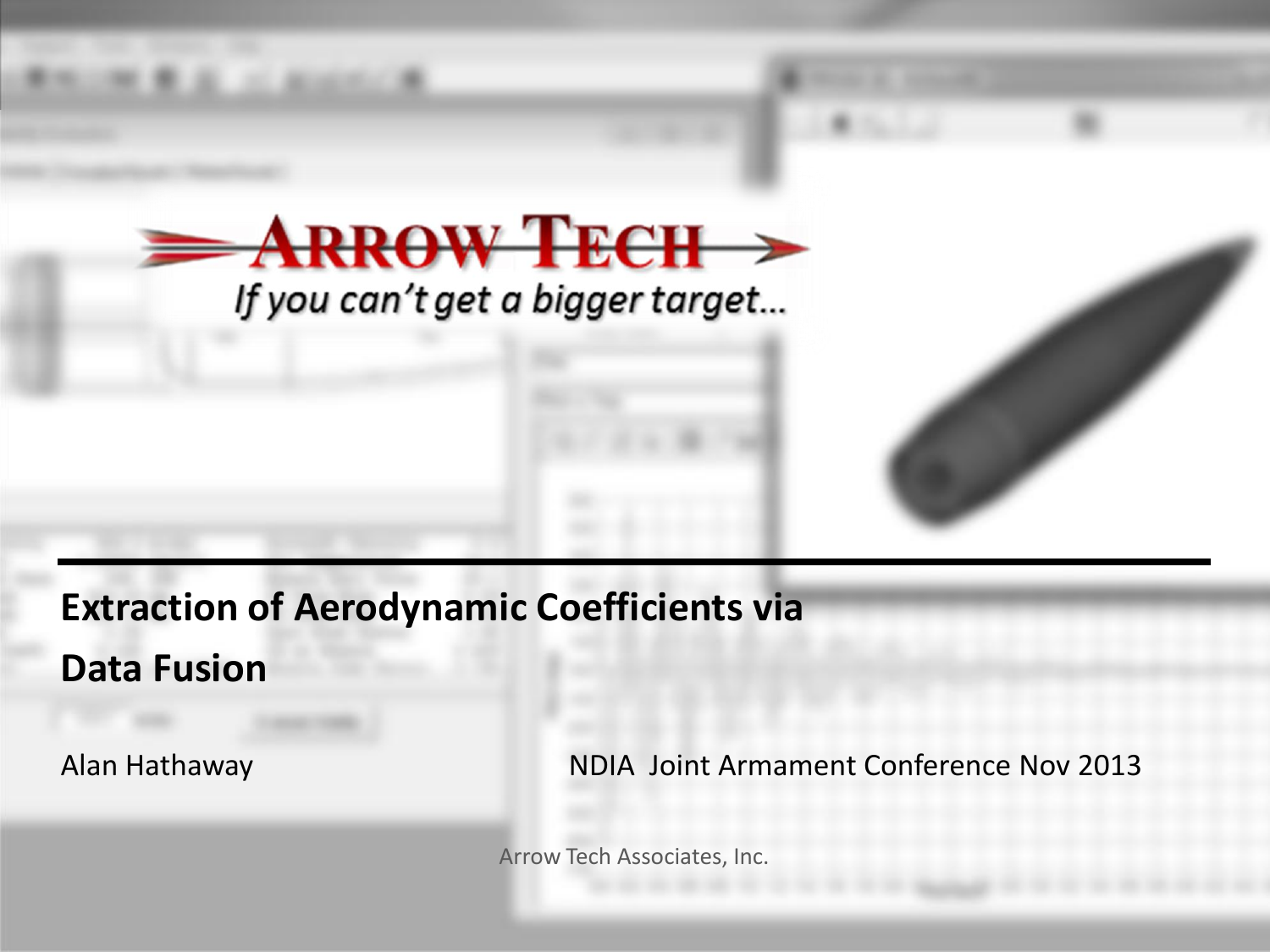# **Outline**



- Problem Statement
- Solution
- Details
- Summary & Conclusions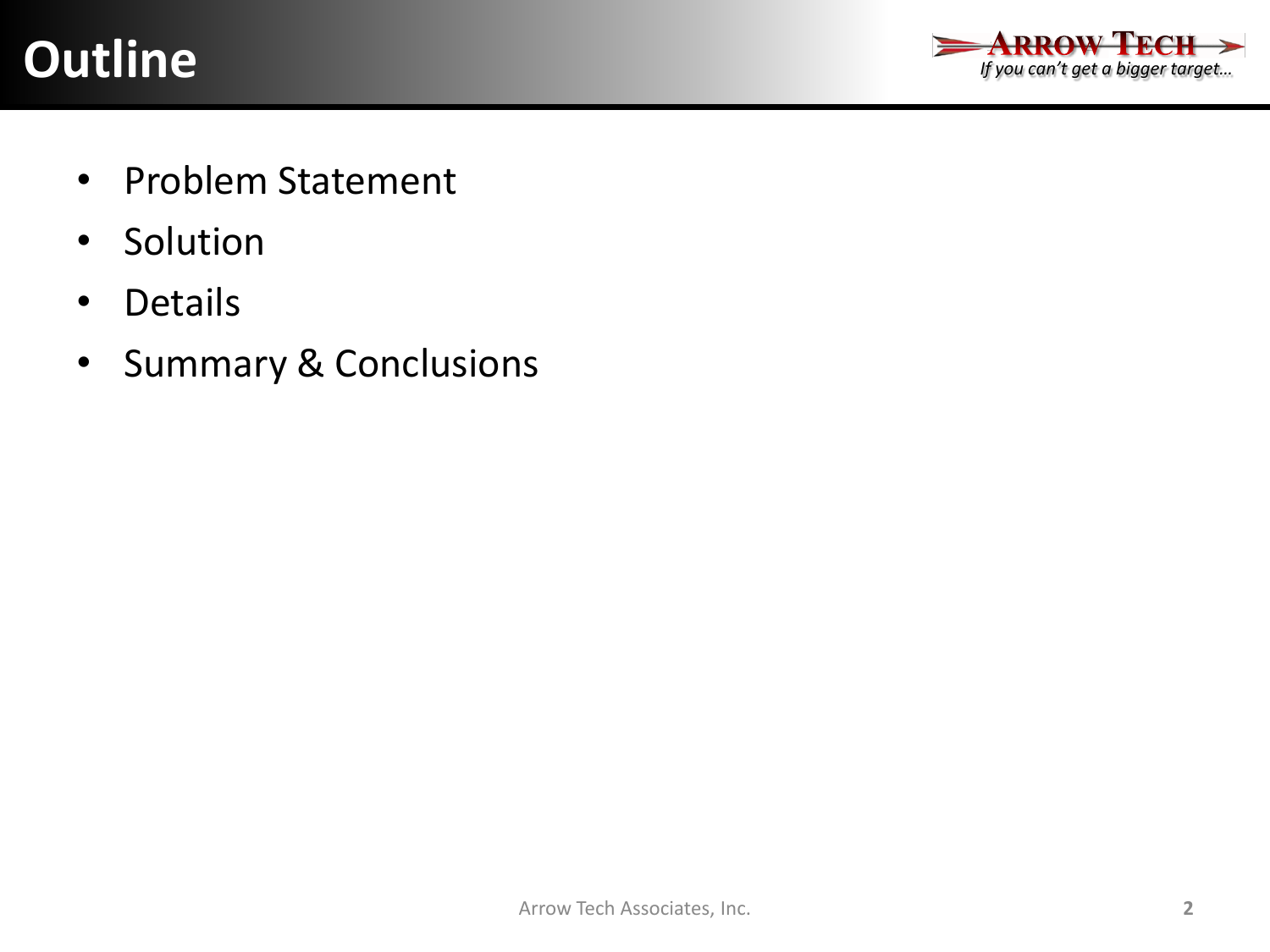

- **How does engineer make best use of all available aerodynamic data?**
- **Background:**
	- **Multiple Instrumentation Sources Available to Extract Aerodynamics**
		- **Ground-Based Instrumentation**
			- Doppler Radar(s)
			- Position Radar
			- KTM Optical Camera Trackers
		- **On-Board Instrumentation**
			- GPS
			- Accelerometers
			- Sun Sensors
- **Instrumentation sources may cover only part of the flight**
- **Instrumentation may suffer signal drop-out & reacquisition of signal**
- *ANSWER:* **Data Fusion via Parameter Identification**

## *Extraction of Aero Coefficients is Most Accurate Using Parameter Identification*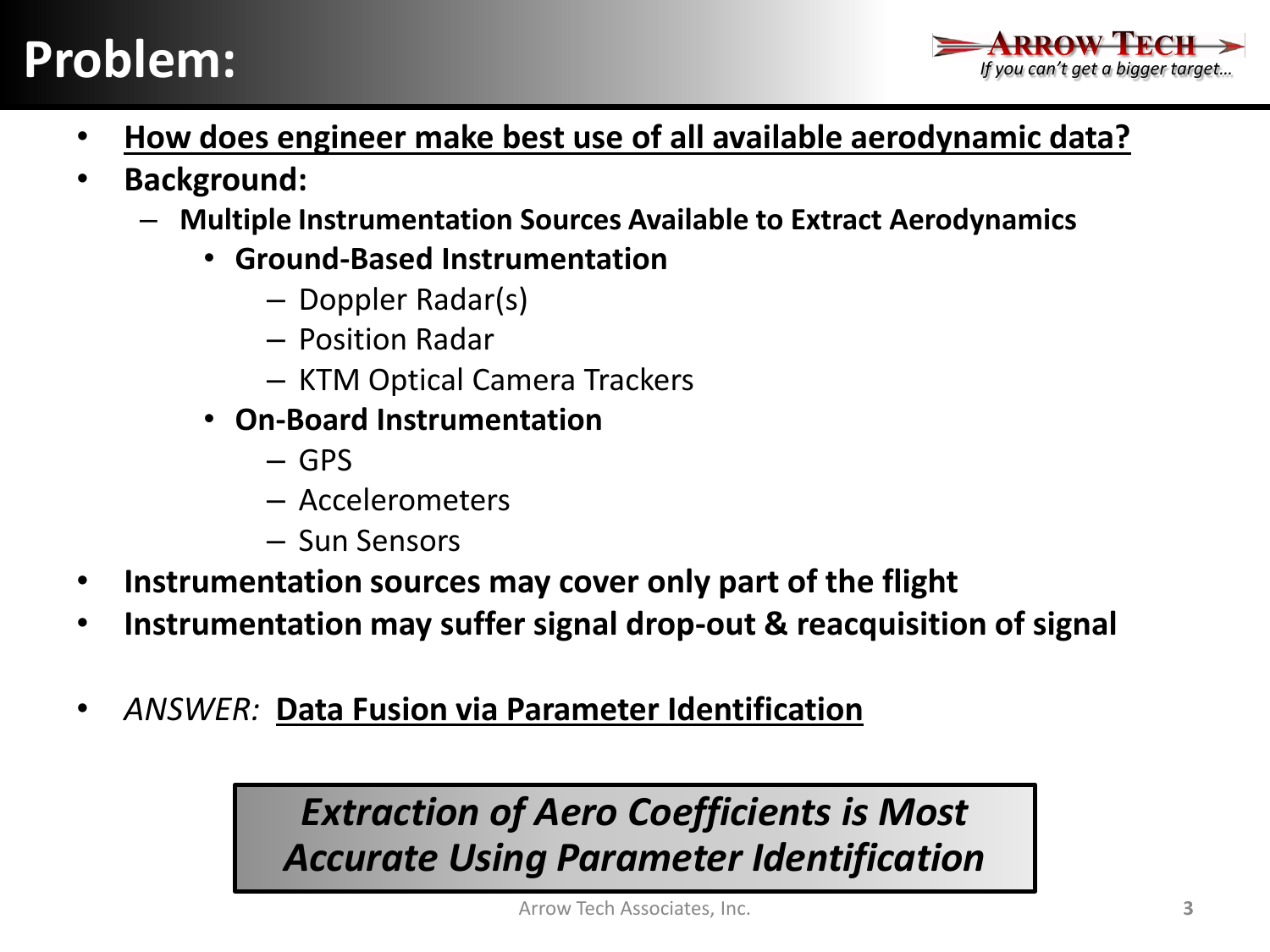

- **Assume:** System Model has unknown parameters influencing flight
	- Guided or Ballistic Flight
- **Goal:** Determine magnitude of unknown parameters to obtain simultaneous best fit all of the observed data
	- Flight Simulation with "End Model" matches observed flight path and dynamic motion with minimum errors
	- Compare predicted flight motion using standard Equations of Motion with measured motion, differentially adjust aerodynamics to minimize differences

## *Parameter Identification Provides Most Accurate Assessment from Largest Portions of Data*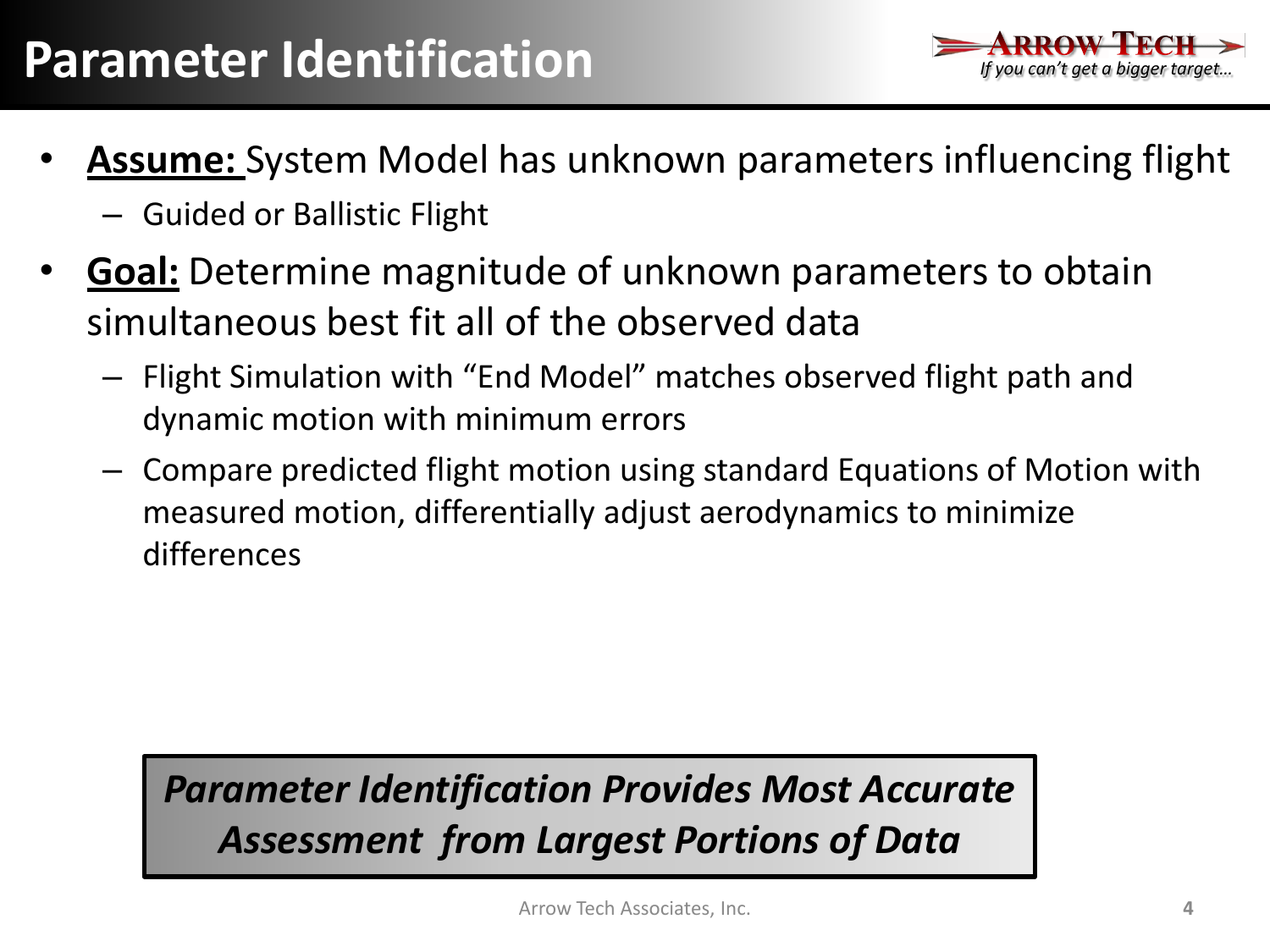

- **Start:** Standard Equations of Motion, Estimates of Initial Conditions & Aerodynamics
- Partial Differentiation for each coefficient to generate parametric equations
- Numerically integrate to obtain partial derivatives for each coefficient
- Differential correction equation from Taylor Expansion
- Solve for aerodynamics & look at residuals, plug solutions into Equations of motion & iterate until change in residuals is "zero"

*Parameter Identification uses standard Equations of Motion to generate sensitivity matrix; most sensitive parameters fit first*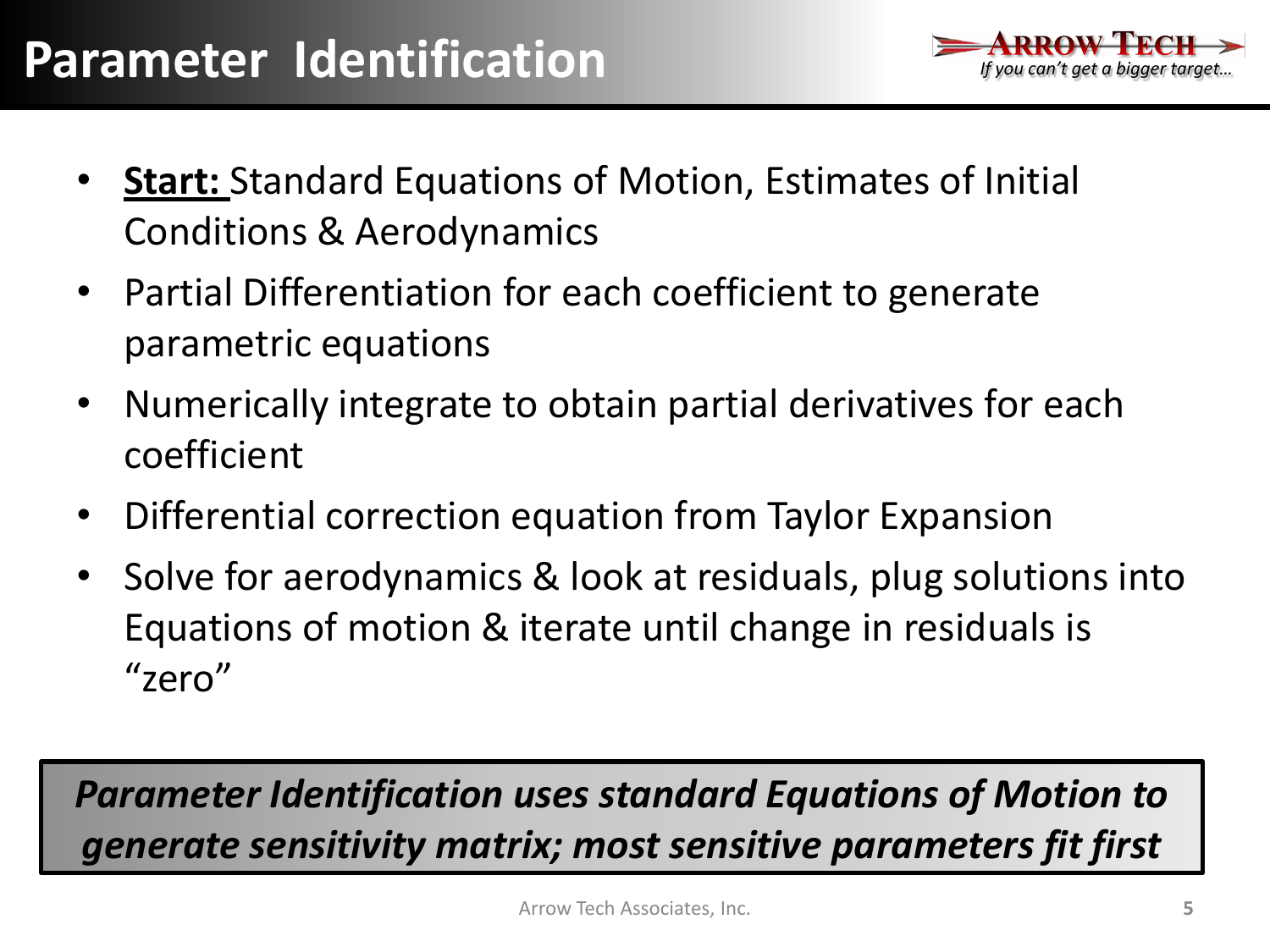

#### • **On-Board Sensors & Ground Based Doppler Radar**

- Radar Modified 4DoF
- Linear Theory
- 4 DoF Angular & Swerve Motion Analysis
- 6 DoF Fixed Plane
- Body Fixed 6 DoF with Control Forces & Moments
- GPS Data

## • **Ground Based Doppler Radar and KTM Optical Tracker**

- Sectional Trajectory Reconstruction
- Radar Modified 4 DoF
- GPS Data

## *Data Fusion Works with a Variety of Instrumentation & Sensors*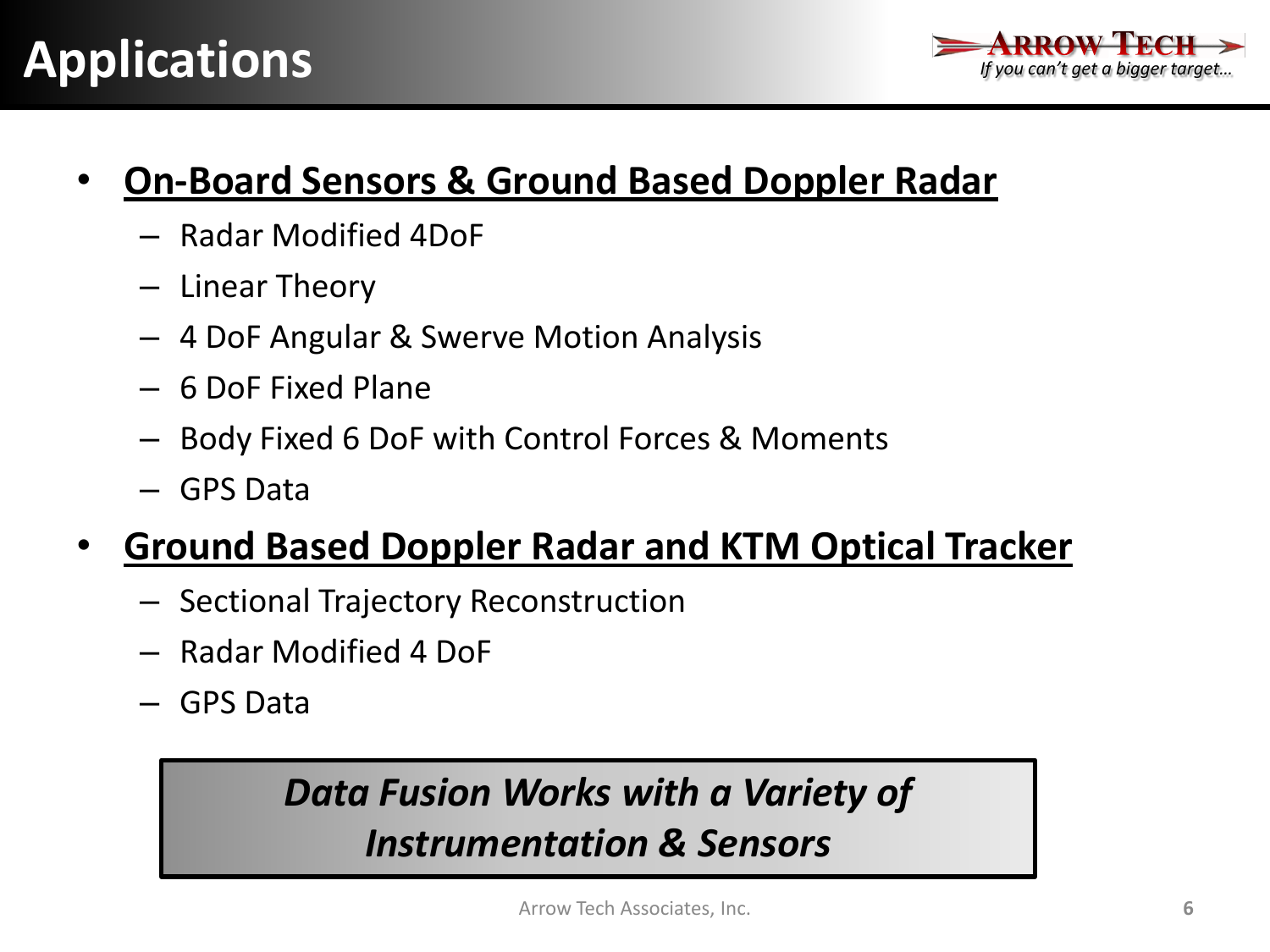

- Data Screening (e.g. does data have large noise?)
- Estimates of Initial Velocity & Conditions (Gun QE & Az)
- Estimates of Burn-on & Burn-out times
- Overlapping 4 DoF sectional fits of complete trajectory via Equations of Motion
- Axial Force & Roll vs. Time & Mach and/or Thrust vs. Time
- Added screening for Erroneous Data based on simulations
- Complete multi-parameter 6DoF Simulations w/ Control Forces (w/ On-board sensors only)

*Screen, fit, screen, fit…. Until errors are minimized, Applicable to ballistic & guided projectiles*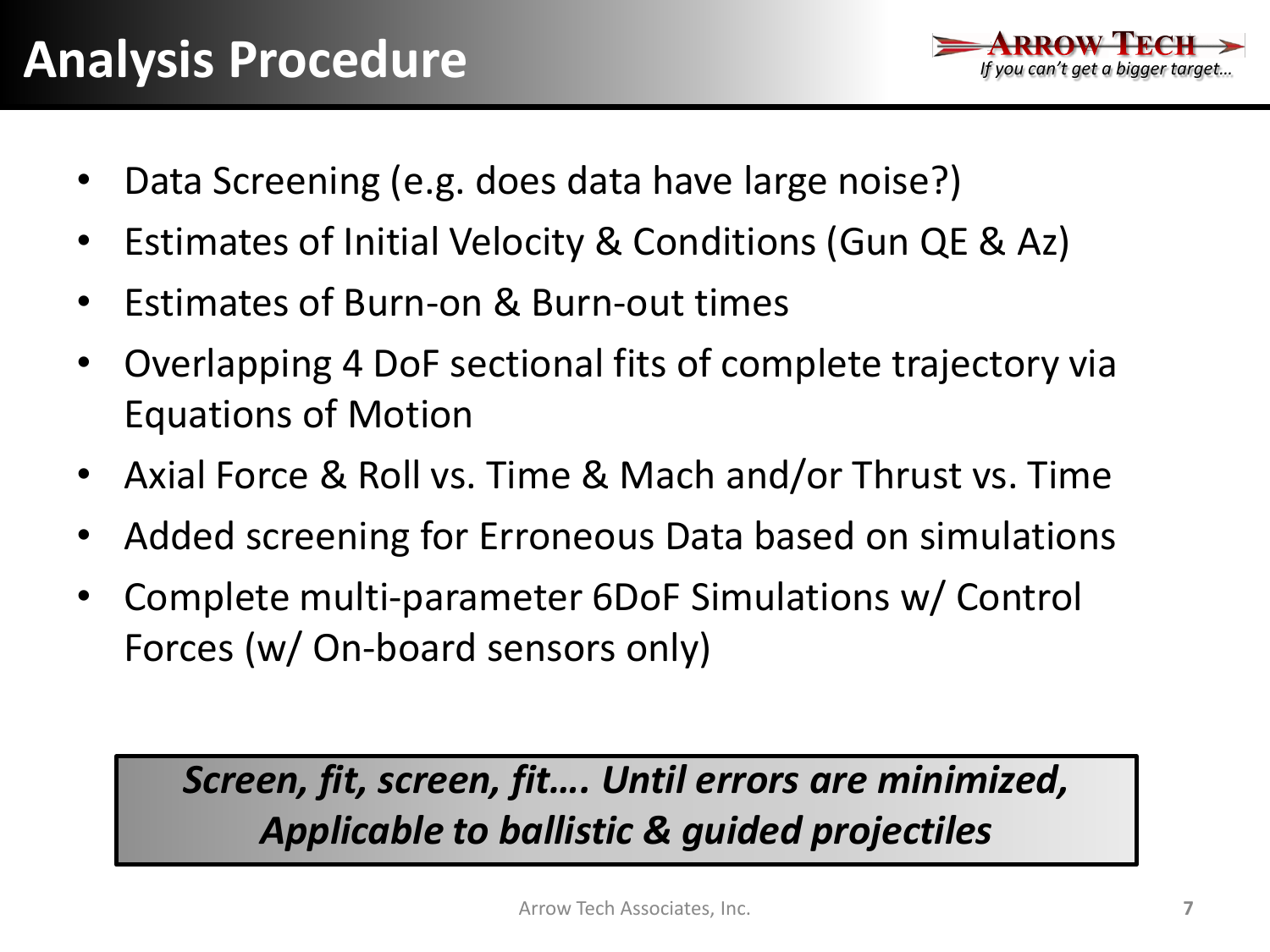# **Results**



- 155mm Artillery
- Hydra 70 Rocket
- 120mm Mortar
- 105mm



## *Wide range of projectiles & uses; Ballistic, Powered & Guided*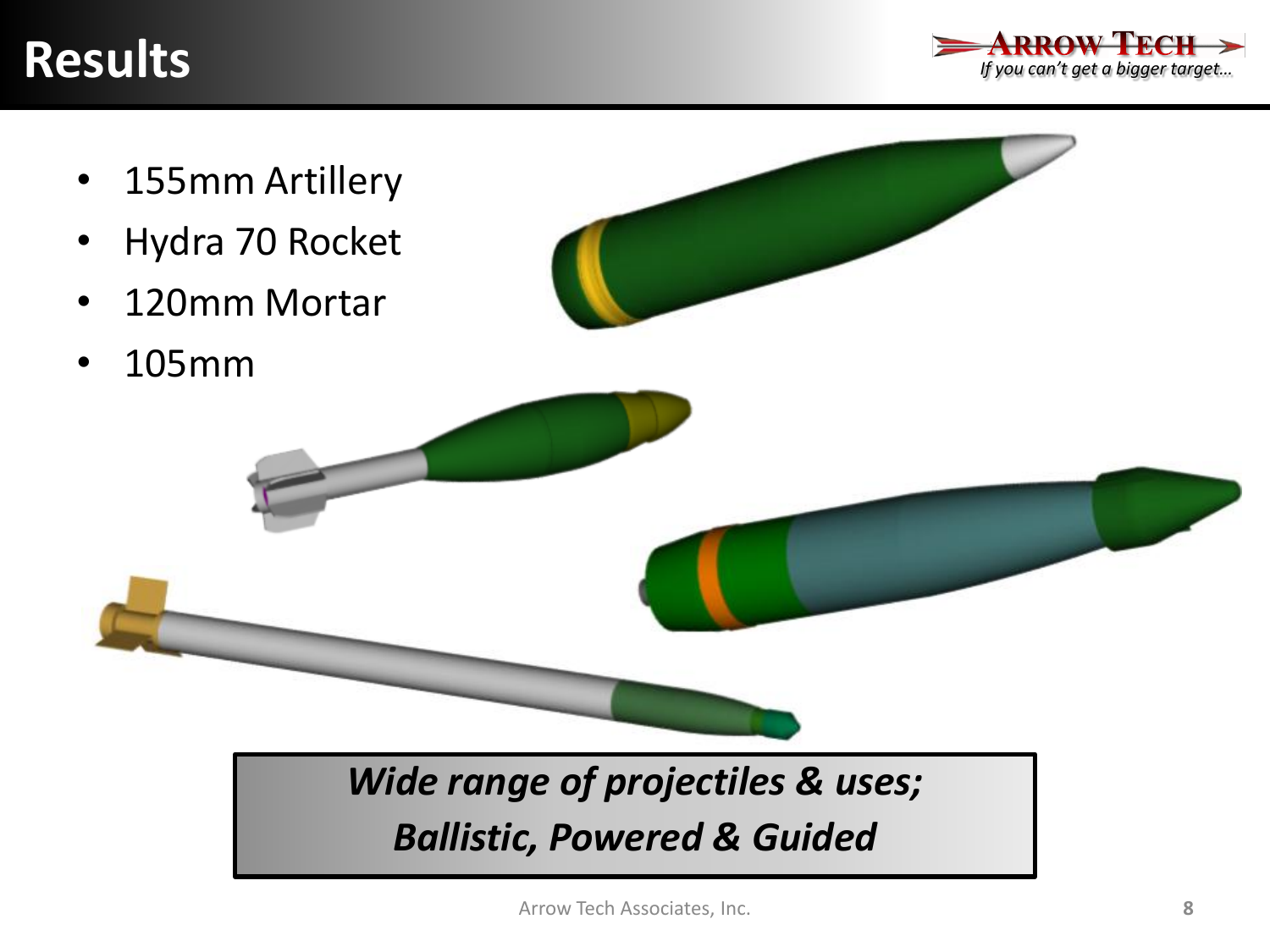

- Position & Velocity Radars
- "Behind the gun" & "Down Range" Doppler
- Position radar provides range, Az & El Data
- Tracking Doppler provides velocity, Az & El data



*Velocity-time data basis for drag/thrust solution*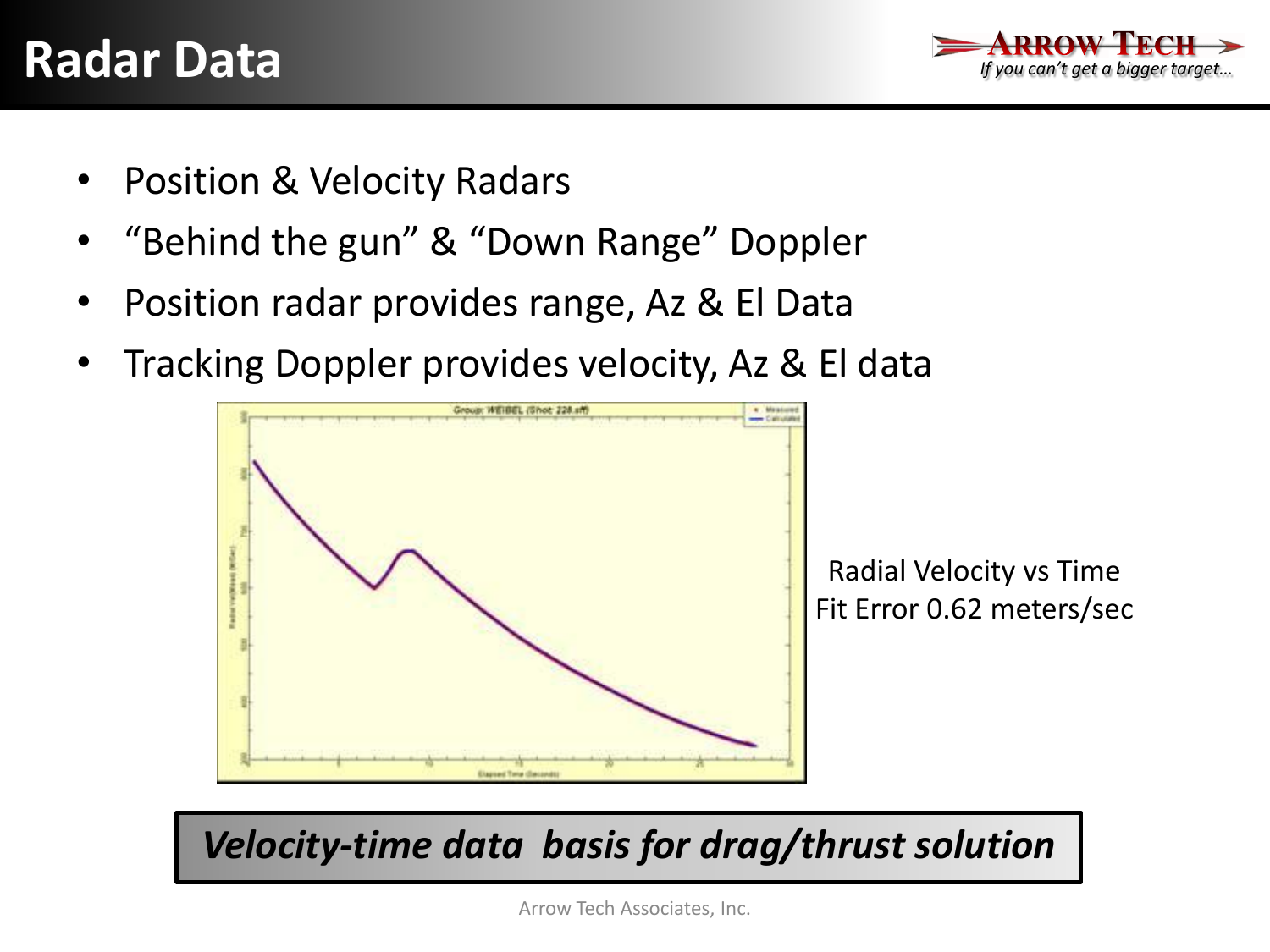# **Magnetometer Measured vs. Fit**





#### *Magnetometer Provides Yaw & Roll Angle Data*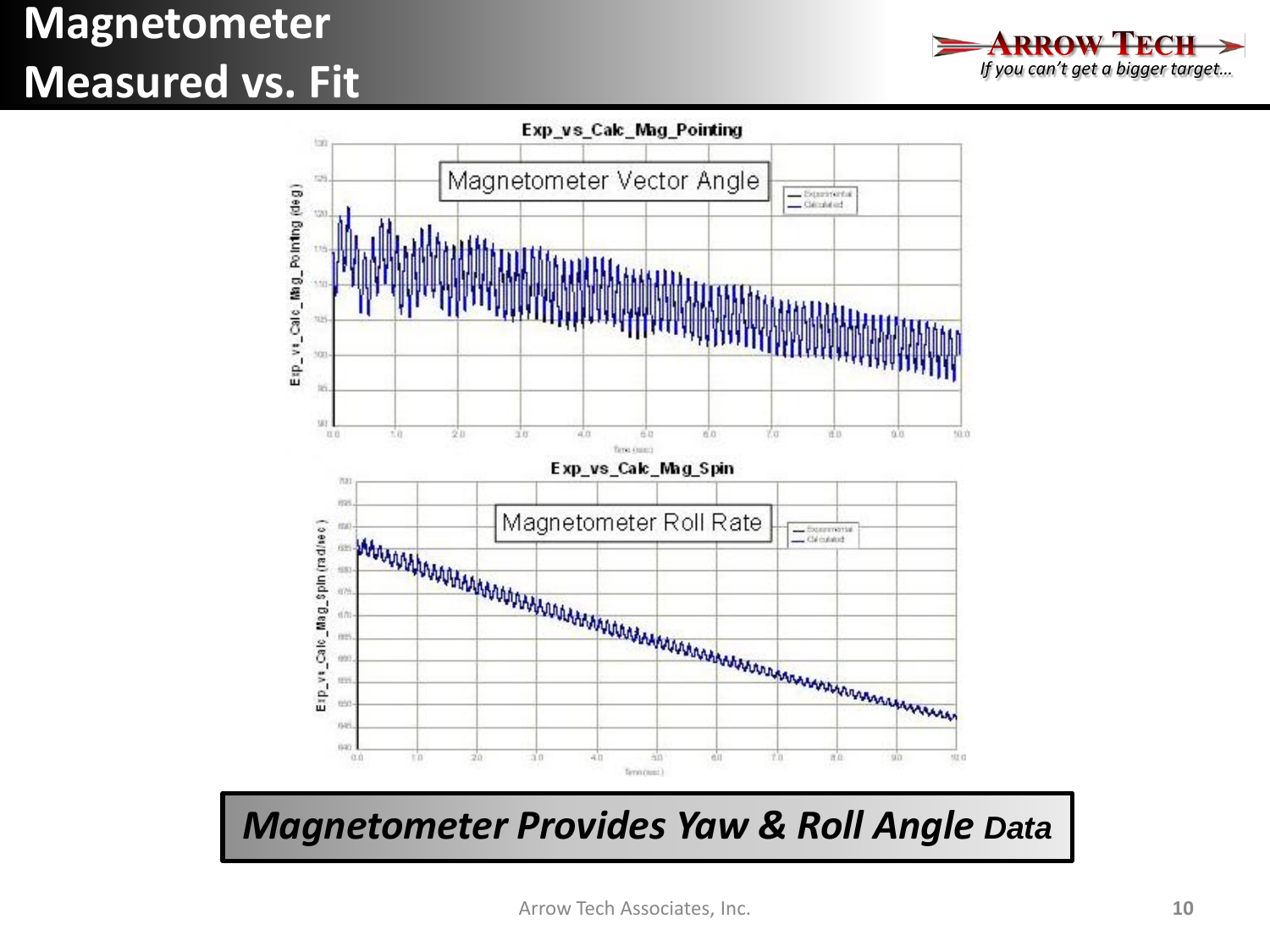# **Angular Accelerations & Rates**





*Accelerations & Angular Rates yield information about Normal force coefficient & dynamic stability*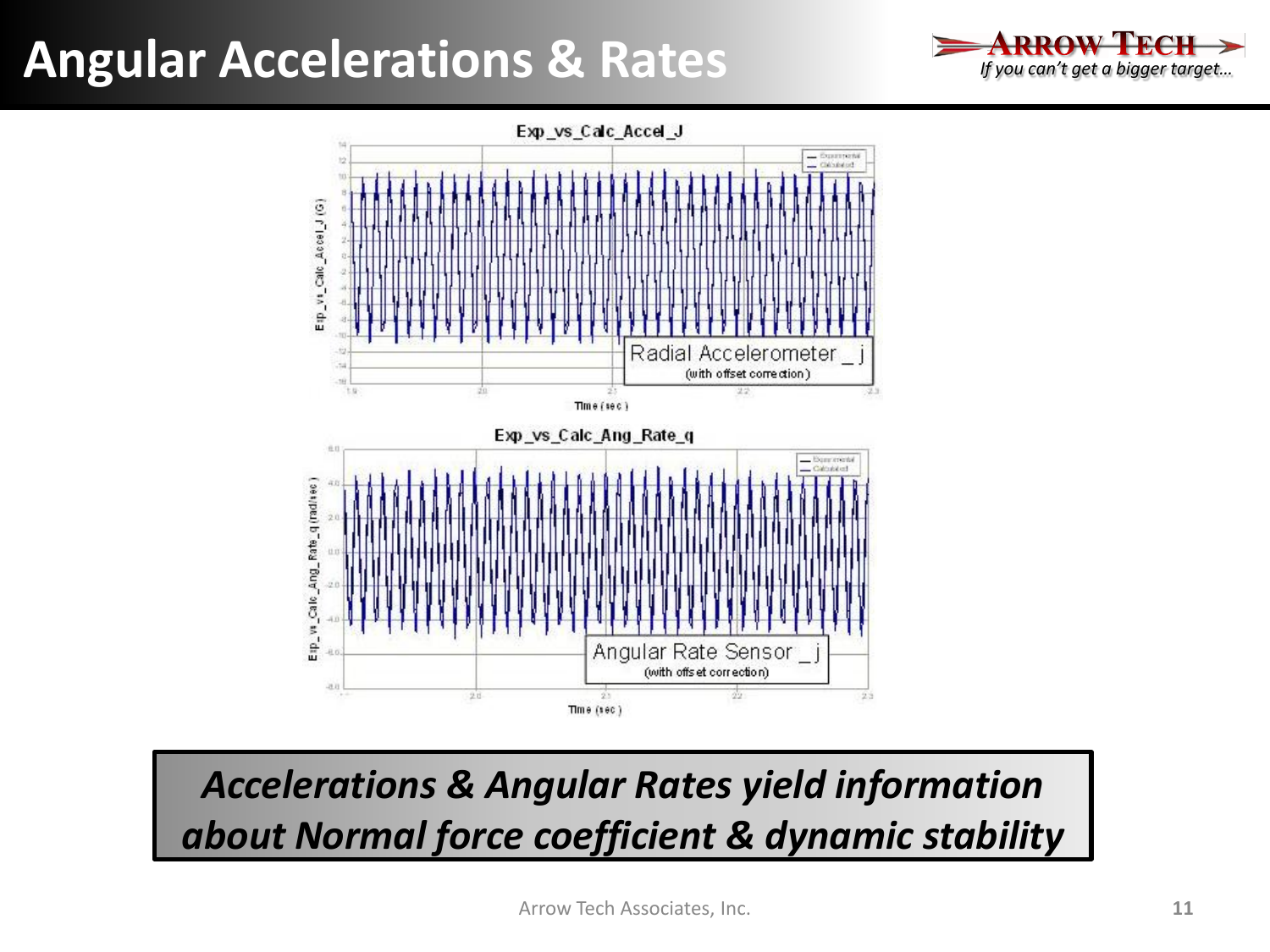# **KTM Camera Data**